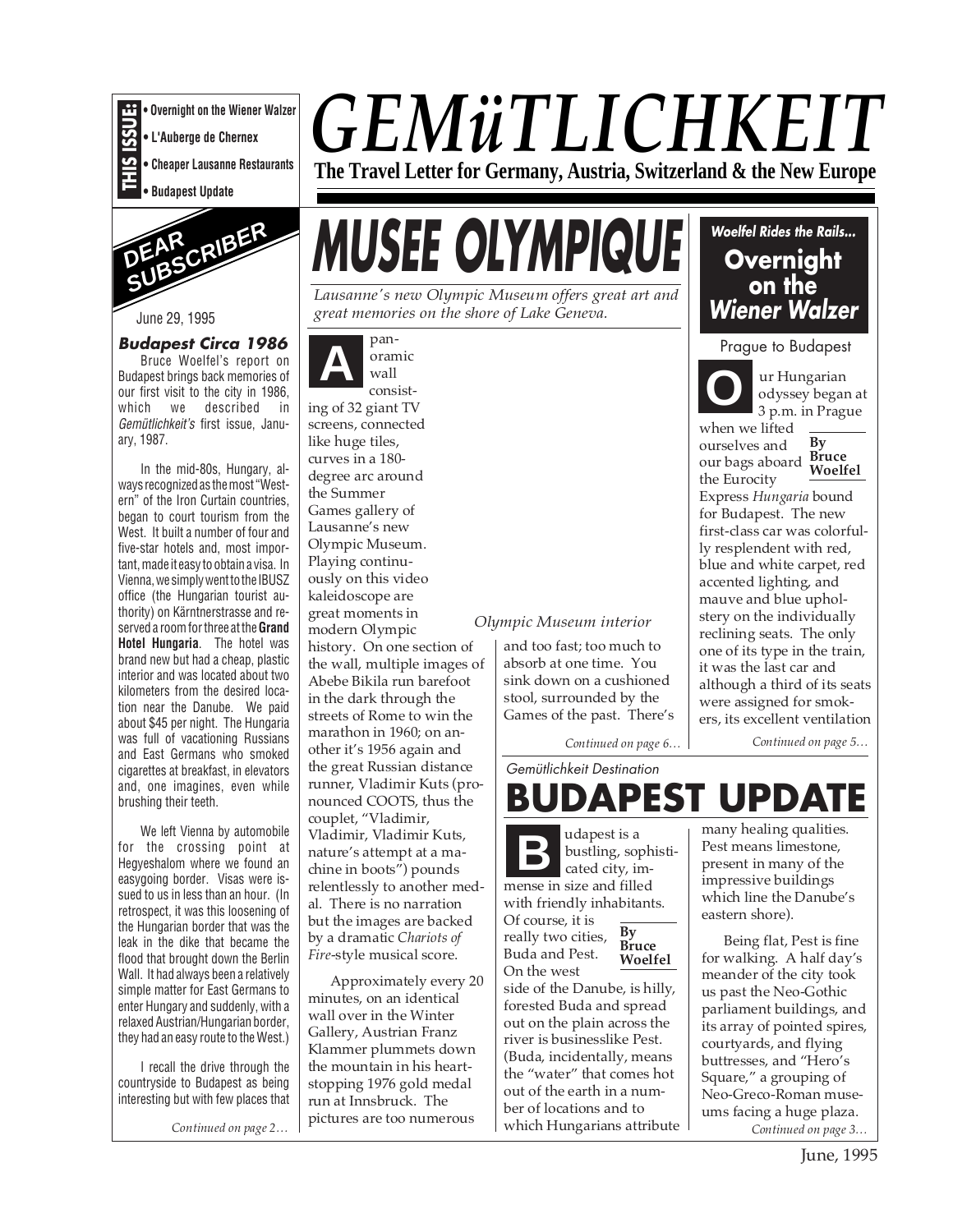# *DEAR SUBSCRIBER Continued from page 1*

invited a stop — no attractive roadside cafés, no charming towns. The villages, in fact, seemed lifeless and rundown.

For someone used to the creature comforts and cleanliness of Vienna and Munich, Budapest in 1986 was disappointing. Air quality was poor; buildings gray and dingy and the people shabbily dressed. Guidebooks were extolling the "smart shops" in this "brightest of all communist capitals" but we found none. Store windows drew big crowds but displayed only dull, 50s-style clothing and clunky appliances. The handful that sold Western merchandise accepted only hard currency, thereby eliminating most Hungarians as potential customers. The hotel choice was between big and bigger. Small, charming hotels simply didn't exist. Most restaurants we tried served big portions of heavy, listless food at extremely low prices. A huge meal for three persons in the Hungaria's dining room came to \$18 total, including several big bottles of Czech beer. One exception was **Matyas Pince** (Mathias Keller), a cellar with elaborately-painted vaulted ceilings and carved wood paneling, where we dined from a big platter of grilled meats served with sour cream and paprika sauce. Two sinister looking Russians at the next table smoked continuously and drank bottle after bottle of an orange-colored wine or liquor followed by several rounds of Barrack (Hungarian apricot brandy). There was a wonderful Gypsy band.

Though the city is not yet up to Western standards, Bruce reports great progress: more and better restaurants, much improved shopping and the disappearance of most of the smoke-belching little communist-built cars.

However, if you're headed to Budapest for the first time, don't expect a Vienna, Munich or Berlin. The tourism infrastructure is still behind those cities. Little, family-run hotels are scarce, air

quality is still a problem at times and many parts of town remain rundown and shabby. In addition, prices have increased substantially. Restaurants remain a bargain but hotel rates have soared. A double room at the Hilton was \$74 to \$104 in 1986; today the range is \$257 to \$318.

We mention these things to caution rather than discourage. Budapest is a great city with a fascinating history.

# **Things Change**

**Csarda Piroschka**, a Hungarian Restaurant in Munich which we first recommended to you in 1988 has closed...Dresden's **Hotelschiff Elbresidenz** (Gemütlichkeit, August, 1994) is also kaputt.

# **Currency Update**

Recently we suggested using ATM and credit cards in Europe as the best way of obtaining local currency. Since then we have learned that some European ATMs won't recognize PINs (personal identification number) with more than four digits. So, before heading for Europe make sure your PIN contains no more than four digits.

# **LTU Complaint**

We've heard few complaints about **LTU**, the German airline, and our own experience with them a few years ago was all positive. But subscriber A. J. Dickerson of Dunedin, Florida turns thumbs down. Mr. Dickerson says the L-1011 he rode from Florida to Düsseldorf was beginning to look frayed around the edges and, worse, some of the cabin attendants had an advanced case of "attitude." LTU, by the by, is currently offering a \$629 roundtrip for travel this fall from the West Coast to Düsseldorf.

# **More Discount Hotels**

Here's another chain hotel discount plan. **Holiday Inn** is offering rooms for \$99 per night at 140 hotels in 23 countries. One example: the program is available in Heidelberg — a very expensive city for hotels — at the **Holiday Inn Crowne Plaza** (four stars) whose rack rates range from 302 DM (\$216) for the least expensive single to 394 DM

 $\mathbb{R}$ 

(\$281) for the best double. (Incidentally, the price quoted by EAASY SABRE on America OnLine for a double at the Crown Plaza was \$178.) Phone 1- 800-Holiday and inquire about the "Europe for Less" program.

#### **Swiss Advice**

For the very frequent traveler to Switzerland — or for those planning an extended stay — there is **The Swiss Advisor**(published quarterly, \$74 per year, phone 800-296-9455). A couple of items of interest in the latest issue:

• How to purchase tickets to the **Zürich Opera** for from 9 to 52 Sfr. (\$8-\$45). Tickets for performances designated *Volksvorstellung* can be obtained from the opera box office beginning one month before the performance date at discounts of up to 75% off the regular performance price. Address: Billetkasse Opernhaus Zürich, Falkenstrasse 1, 8008 CH-Zürich, phone 01/262 0909, fax 01/251 5896.

• Info on the **Swiss Federal Railway's** discount hotel program for families. With purchase of a **Family Card** for 20 Sfr. (\$17), adults are entitled to a special rate of 75 Sfr. (\$65) per person, per night at three and four-star hotels in six Swiss cities — Basel, Bern, Geneva, Lausanne, St. Gallen, Zürich. One or two accompanying children under age 12 stay with them free. Kids 13 to 16 get 50% off. One adult pays 110 Sfr. (\$96). The card also allows children 6-16 to ride free when accompanied by a parent.

# **777 Tip**

Early this month **United Airlines** began to fly the Boeing 777 on some of its routes to Europe from Denver, Chicago and Washington. The aircraft offers wider seats with greater legroom in coach. There are, however, a few exceptions. Avoid center seats in rows 16, 31, 40 and 43; they are 17 inches wide instead of 18.5 inches. The configuration is 2-5-2, so try to get an outside seat (A, B, H, J) since about half the center section seats (C, D, E, F, G) have 31 inches of leg room instead of the 777's normal 33 inches.M

*GEMüTLICHKEIT* **The Travel Letter for Germany, Austria, Switzerland & the New Europe Vol. 9, No. 6 June, 1995**

**Consulting Editor:**<br>Subscription Dept:.

**Editor & Publisher:** Robert H. Bestor, Jr. **Associate Editors:** Elizabeth Schiller, Bruce Woelfel **C. Fischer, R. Holliday**<br>Paul T. Merschdorf **Design & Composition:** Paul T. Merschdorf **Consulting Editor:** Paul T. Merschdorf **Consulting Editor:** Paul Thomas P. Bestor Andy Bestor, K. Steffans

**Gemütlichkeit** (ISSN 10431756) is published monthly by UpCountry Publishing, 2892 Chronicle Avenue, Hayward, CA 94542. TOLL FREE: 1-800/521- 6722 or 510/538-0628. FAX: 510/582-8296. Subscriptions are \$67 per year for 12 issues. While every effort is made to provide correct information in this publication, the publishers can make no guarantees regarding accuracy. Second-class postage paid in Hayward, CA. **POSTMASTER: SEND ADDRESS CHANGES TO:**

Gemütlichkeit, 2892 Chronicle Ave., Hayward, CA 94542

# **HOTEL RESTAURANT RATING KEY**

**Rating Category Scale** Unacceptable Adequate 4 - 7<br>Average 8 - 11 Average Above Average 12 - 15 Excellent 16 - 20

#### **Hotel Rating Criteria** People/Service 30% Location/Setting 15% Guestrooms 30% Public rooms 5%

Facilities/Restaurant 20%

# **Restaurant Criteria**

Food 65% Service 20% Atmosphere 15%

pleasant establishment. **\$** Offers significant value.

**Special Designations G** By virtue of location, decor, special charm, warmth of management, or combination thereof, an especially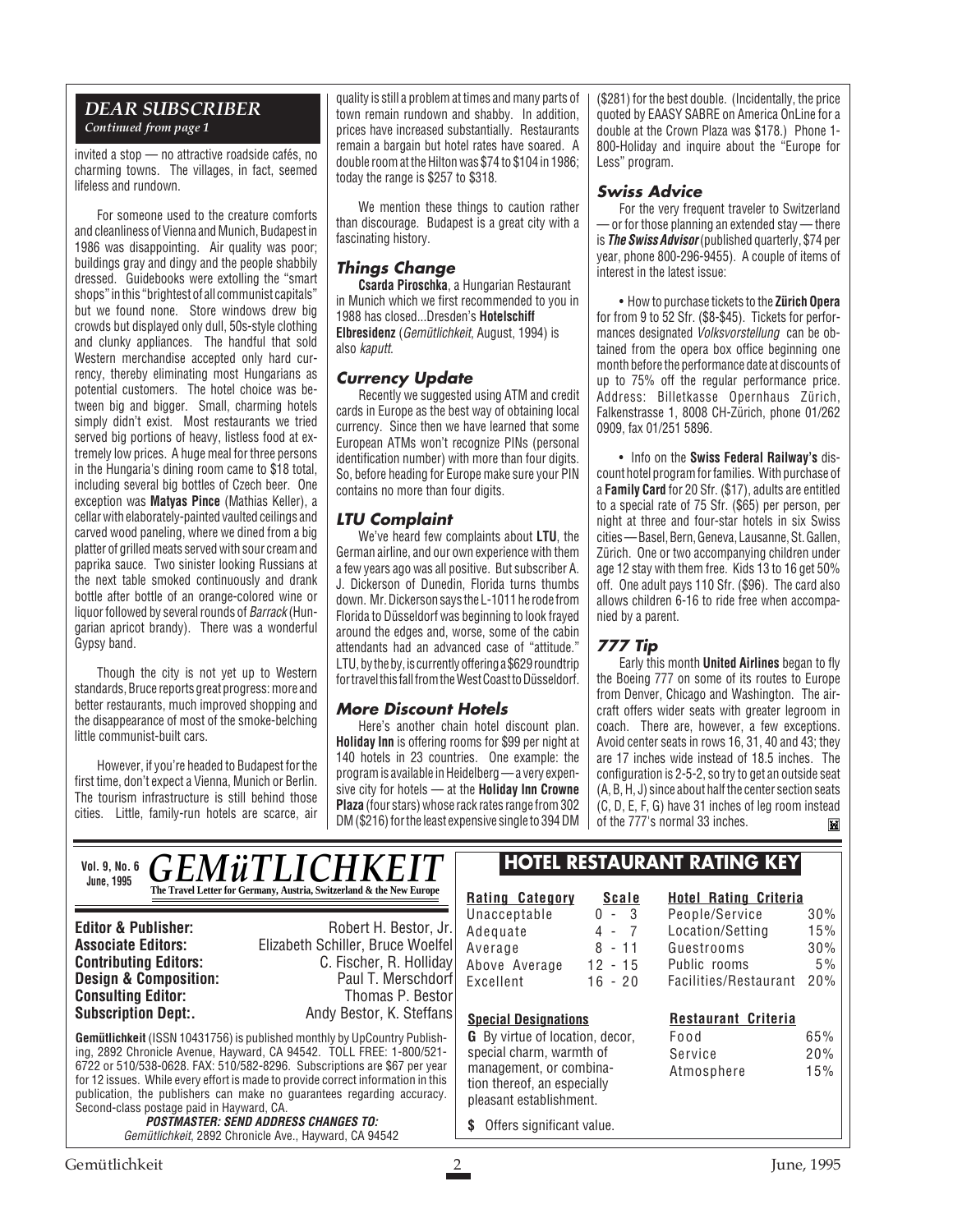#### *BUDAPEST Continued from page 1*

Inside the Square's Fine Arts Museum one finds the largest collection of Spanish masters' works outside of Spain, including, of course, Goya and El Greco. The museum's Modern Gallery has many French greats including Monet, Cézanne and Gauguin. In 1983, seven priceless paintings, including two by Raphael, were stolen. The thieves were later caught and the pictures recovered.

Across the river, on Castle Hill in Buda, is the Matthias Church where the 15th century king, Matthias Corvinus was twice married. The Church's interior has lovely green murals of historic scenes, and boarded-up windows which survived World War II only to be shattered a few months ago by terrorists.

Budapest has become a shopping destination. We found high-quality linens at bargain prices, as well as endless varieties of clothing and leather boots. But one shopping expedition was a failure. We had been told we might find Russian caviar at very cheap prices. Sadly, those days seem to be gone forever. In gourmet food stores on the pedestrian street Vaci we found plenty of German caviar but almost none of the Russian variety.

A Budapest highlight was our hotel, the palatial Gellert on the Buda side, where we stayed in a room which looked far and wide across river and downtown. With popular thermal baths beneath its building, the hotel also serves as the city's community bathing center.

There is an outside entrance for those not staying at the hotel, but we reached the baths by walking a long corridor from our room and riding an old-fashioned cage-like elevator run by an elderly woman attendant. She equipped us with caps and slippers before depositing us in the impressive atrium, a huge temple-like room with incredible vaulted ceilings.

The main pool room, dimly lit by green skylights, was entered through separate cavernous men's and women's dressing rooms. It enclosed a 10

by 30 foot hot bath and a cooler Olympic-sized pool. Outside were various other pools and a dining terrace reserved for warmer times of the year.

We also purchased tickets through the Gellert for a folkloric performance at the **Tanne Hotel** in suburban

# **BUDAPEST FACTS**

**Population**: 2,172,000, two-thirds of that in Pest.

**Tourist Office**:IBUSZ, formerly state tourist office, now privatized. Head office, Felszabadulas ter 5. Phone 036-1/1179800. IBUSZ offices are also located at Nyugati and Keleti Railroad Stations and other city center locations. Hotel rooms may be obtained through IBUSZ on a 24-hour basis at 036-1/ 1185707 or in the U.S. at 800-367-7878.

> **Distances to Other Cities** Munich 678 km 424 miles Vienna 243 km 152 miles Prague 533 km 333 miles

**Local Currency**: Forint, currently approximately  $125 = $1$ . Available in U.S. through Thomas Cook & Son Foreign Currency Exchanges.

**Rail Service**: Direct service North to Prague (six trains per day), West to Vienna  $(11 \text{ trains per day})$ , and  $\text{Zurich}$  (four trains including one overnight), Berlin (one train per day), and also various services to Eastern Europe.

**Hydrofoil**: Summer service to and from Vienna (three times daily). Time: 4.5 hours. Cost: about \$50 one way.

**Transportation**: Three subway lines, primarily serving Pest side of city. Buses and taxicabs. City maps, not available at hotels, can be purchased from concessionaires in subway stations.

**Principal Sights**: Matthias Church and Castle District, Parliament Buildings, Dohany Synagogue, Opera House, Museum of Fine Arts, Thermal Baths, Chain Bridge.

**Shopping**: Good buys include embroidery, lace, china, leather goods, paprika and Hungarian wines.

Budapest. A 25-minute minibus ride took us to a rustic motel-like building where we were ushered into a gaily decorated dining room facing a small stage with dance floor and Gypsy orchestra.

The show was fun though amateurish. For 30 minutes four smiling, determined youngsters performed

acrobatic and traditional Hungarian dance steps. This was followed by a rather strident female singer. The best part of the evening came after the singing and dancing when the Gypsy orchestra strolled among the tables playing requests.

We paid about \$11 each with transportation. Dinner was 5050 Fts. (\$40).



# Budapest Hilton



This beautiful hotel, overlooking Pest and the Danube from Castle Hill on the Buda side, is next to Matthias Church. When completed in 1977 it was the Hilton chain's first hotel in Eastern Europe. The contemporary structure is housed in the shell of a 13th century Dominican monastery and the 1688 Baroque facade of a Jesuit College. The result is an elegant, modern building respectful of its ancient neighbors and medieval surroundings. Nearby, the wellmaintained wooden cars of a 100 year-old funicular provide quick access to the shopping areas of Pest via a bridge over the Danube. CHOICE

The hotel's glitzy lobby sparkles with marble and glass. Its coffee shop is a pleasant and moderately-priced place to eat (see "Food," page 4).

Guest rooms are furnished in contemporary style and, as would be expected, are large and well equipped. Many have fine views over the river and the city. Among the suites are several on more than one level. Number 420 is a large double with city and river view; Number 431 is a two-room suite with a bedroom loft and panoramic views, and Number 436 is three rooms on three levels with a view of Matthias Church.

**Address:** Budapest Hilton, Hess Andras ter 1-3, H-1014 Budapest **Phone:** 360-1/1751000 **Fax:** 36-1/1560285 **Location:** Castle Hill, Buda side **Rooms:** 323 double **Proprietor:** George Namedi, Manager **Prices:** Singles 275-360 DM (\$196- \$257), doubles 360-445 DM (\$257- \$318), suites 495-700 DM (\$353-\$500) **Meals:** All

*Continued on page 4…*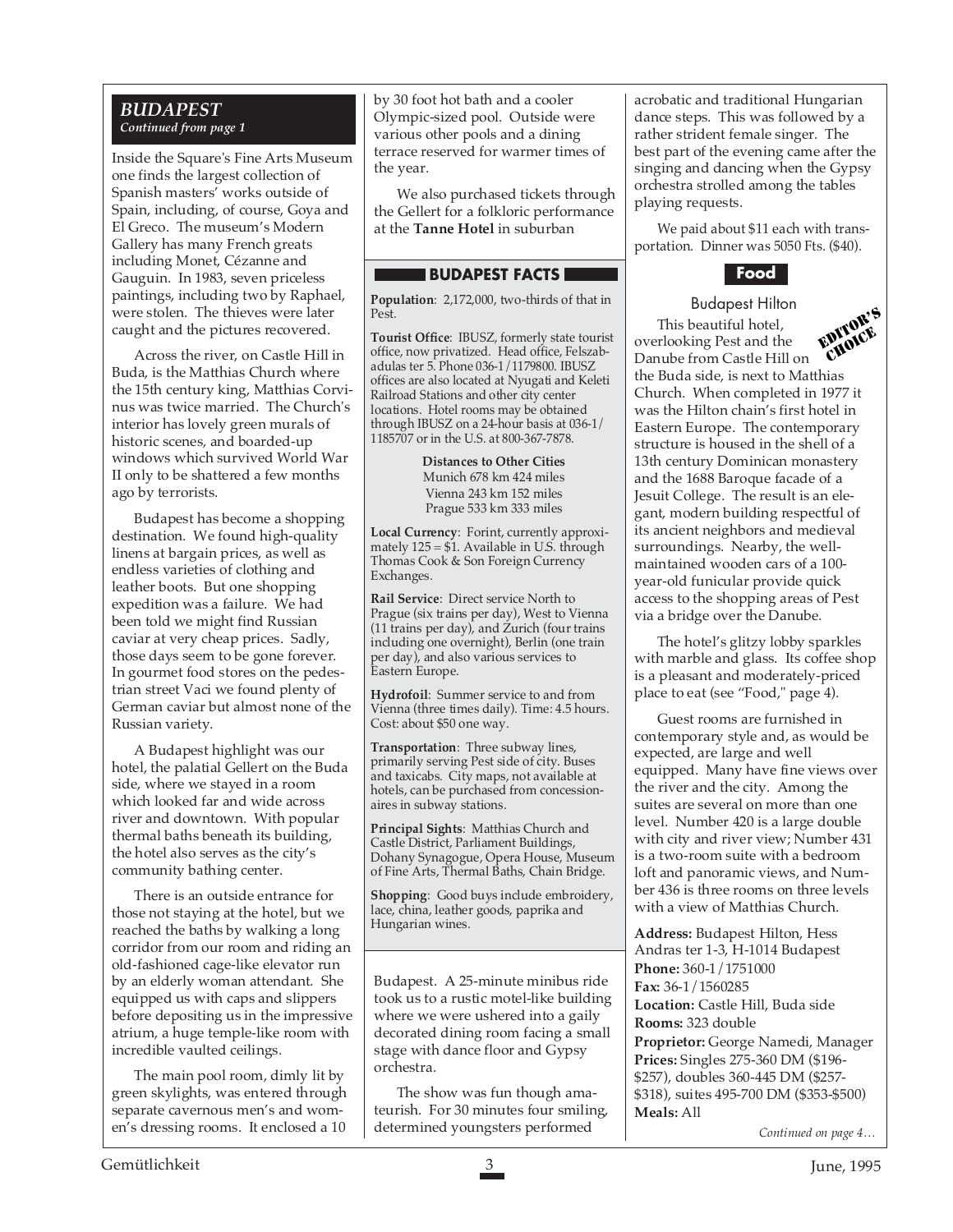# *BUDAPEST Continued from page 3*

**Facilities:** Bar, espresso bar, two restaurants, coffee shop, casino, wine cellar, ballroom and convention facilities, shops, and travel agencies **Credit Cards:** All

**Disabled Access:** Three specially equipped rooms **Closed:** Never **Parking:** 40 spaces in building at \$20 per night **Rating:** EXCELLENT 16/20

# **Gellert**



This huge building on the banks of the Danube is a Budapest institution,

best known for its natural hot water pools and baths. Everything is on a grand scale. The lobby and public rooms, including the hotel's restaurants and meeting spaces, are huge. Halls and stairwells are equally large.

Guest rooms vary in size with the larger doubles facing the river being the most desirable. There are also a number of generously proportioned single rooms. Baths have been recently renovated and include sparkling modern fixtures. We were delighted with our spacious, high-ceilinged corner room whose French doors opened onto a small balcony.

With our **Entertainment Europe** card — membership cost \$48, phone 800-445-4137 — the room was \$99 per night.

The large bath included a stretchout sized tub and a bidet.

An ample buffet breakfast was served in a mezzanine room whose 40' x 120' measurements were in keeping with everything else in this grand old building.

**Address:** Danubius Hotel Gellert, Gellert ter 1, H-1111 Budapest **Phone:** 36-1/1852200 **Fax:** 36-1/1666631 **Location:** 10 minutes walk from city center, along the Danube **Rooms:** 108 singles, 103 doubles **Proprietor:** Matyas Radich **Prices:** Singles 85-146 DM (\$61-\$104), doubles 192-226 DM (\$137-\$161),

suites 280 DM (\$200). Prices include use of thermal baths **Meals:** All available **Facilities:** Restaurant, coffee shop, hairdresser **Credit Cards:** All **Disabled Access:** No special facilities **Closed:** Never

**Parking:** 90 guarded outside spaces, free

**Rating: ABOVE AVERAGE 14/20** 

# Hotel Opera

This conveniently located citycenter hotel is operated by K+K, the same management group as the excellent **Hotel Moran** in Prague (*Gemütlichkeit*, January, 1995). Although lacking the views enjoyed by the Gellert and Hilton, the bright colors and freshness of its interior makes one less aware of the hotel's rather crowded city location.

Rooms, furnished in light birch with white walls and green accents, are modern and convenient, though not luxurious. Baths include generously sized tubs and are bright and modern. Room Numbers 203 and 204 are connecting doubles each with bath. Numbers 601 and 605 are twolevel suites each with a bath and a half and very large windows.

**Address:** K+K Hotel Opera, Revay utca 24, H-1065 Budapest **Phone:** 36-1/2690222 **Fax:** 36-1/2690230 **Location:** Center of Pest, next to the Opera House **Rooms:** 115 doubles **Proprietor:** Andrea Sacnyanne **Prices:** Singles 159-172 DM (\$114- \$123), doubles 208-226 DM (\$149- \$161) **Meals:** All available **Facilities:** Restaurant, bar, conference rooms **Credit Cards:** All **Disabled Access:** No special facilities **Closed:** Never **Parking:** 80 spaces under building at 13 DM (\$10) per night **Rating:** ABOVE AVERAGE  $13/20$ 

#### Hotel Tanne

The half-timber architecture of this suburban inn, located 20 miles west of Budapest and convenient for automobile travelers, is reminiscent of the Alpine hotels of Germany, Austria and Switzerland.

Rooms are small, rustic and rather plain. But at about \$71, the simply furnished doubles are an excellent bargain. A two-room apartment suitable for three people is only 140 DM (\$100) including breakfast.

The Tanne is also the site of the previously described folkloric evening shows.

**Address:** Hotel Tanne, Esze Tamas u. 6, 2092 Budakezi **Phone:** 36-1/1766144 **Fax:** 36-1/1766955 **Location:** 20 miles west of Budapest **Rooms:** 50 doubles, 10 apartments. **Proprietor:** Szollosy Mihaly **Prices:** Singles 80 DM (\$57), doubles 100 DM (\$71), apartments for three persons 140 DM (\$100) **Meals:** All available **Facilities:** Outdoor terrace **Credit Cards:** All **Disabled Access:** No special facilities **Closed:** Never **Parking:** Free **Rating:** AVERAGE 12/20 **\$**



# Aranybarany



This cave-like restaurant with vaulted ceilings, sheepskin-covered seats and walls, has atmosphere to burn, an imaginative menu and is centrally located, near the popular **Café Gerbeaud.** CHOICE

A creamy mushroom soup was marvelous and a chicken stew with homemade noodles satisfying. Also successful were mixed salad of cucumber, tomato and mild cheese, and lamb in paprika sauce with rice and boiled potatoes. Yogurt-filled lemon crepes with custard and powdered sugar wrapped up a fine repast. With the meal we drank a strong and very tasty Hungarian beer (5.8 % alcohol). The bill for two came to \$38 including service.

Aranybarany Restaurant Csardas, Harmincad U. 4, Budapest. Phone 1172703. Moderate. **Rating:** ABOVE AVERAGE 14/20 **\$**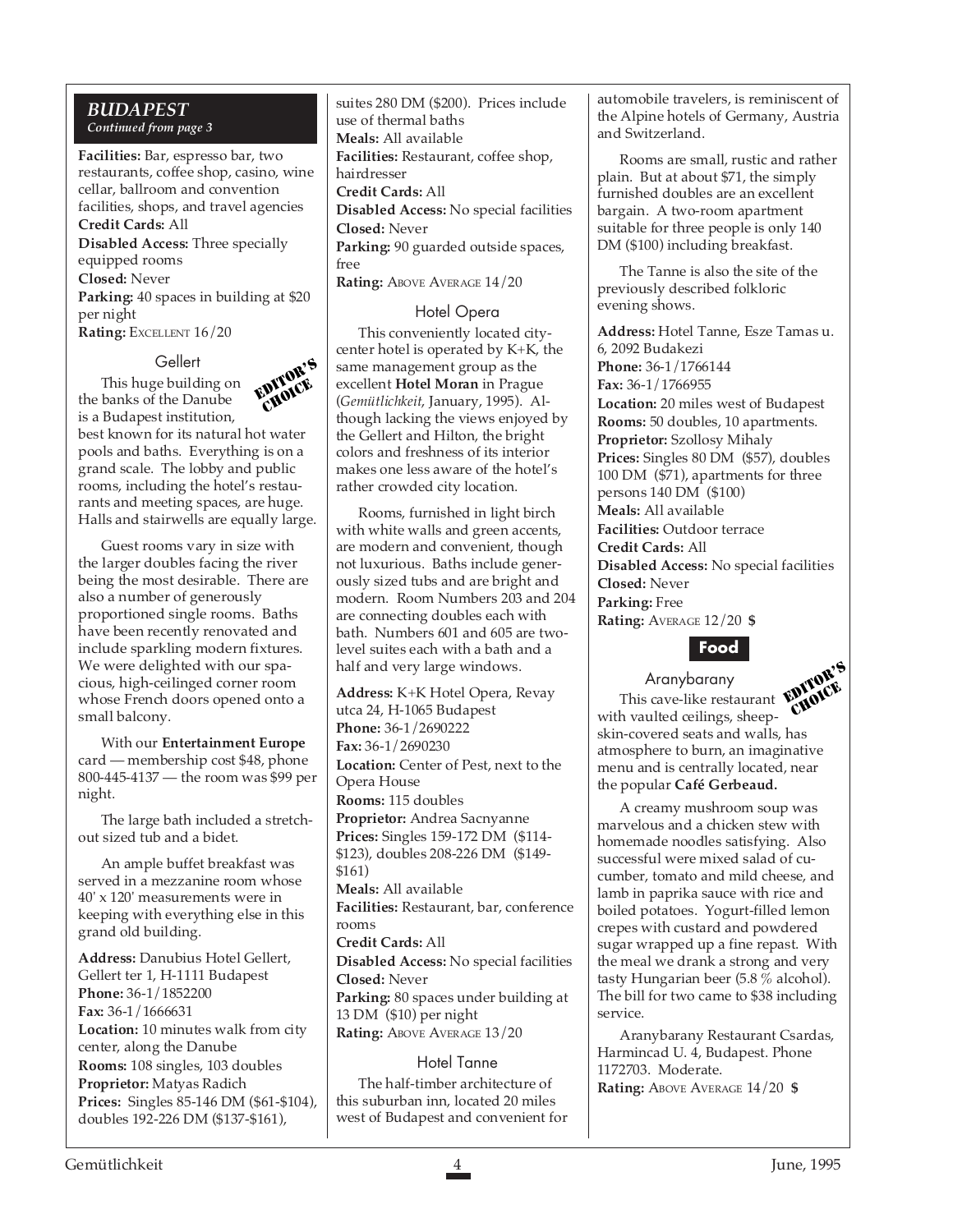#### Kispipa Vendéglö

This busy, bistro-style restaurant with its extensive menu remains a *Gemütlichkeit* favorite. A typical meal of venison or paprika veal stew, including pre-dinner cocktails, appetizers, wine and dessert, costs less than \$40 for two persons. The clientele is a nice mix of local and foreign diners.

Kispipa Vendéglö, Akacfa u. 38, phone 36/1422587. No credit cards. Moderate.

**Rating:** ABOVE AVERAGE 14/20 **\$**

# Folkloric Dinner Show Tanne Hotel

The Tanne is about a half hour's ride outside the central city. Its dining room is quite elegant with crystal chandeliers and white table linen in an otherwise rustic, alpine atmosphere. Tables are arranged facing a small stage where a Gypsy band plays. The menu is a combination of *nouvelle* French cuisine and more traditional game dishes, various soups and fish. Show patrons order from the menu and we found the food surprisingly good. There was a delicious sour stuffed cabbage, onion soup topped with a kind of cheese dumpling, filet mignon with pepper sauce and fresh vegetables.

Dinner for two was 5050 Fts (\$40). The show, including transportation from the Gellert Hotel, was about \$11 per person.

Tanne Restaurant, 2092 Budakezi, Erze Tamas U. 6. Phone 176/6144. Inexpensive-Moderate. **Rating:** AVERAGE 11/20 **\$**

#### Hilton Hotel Coffee Shop

The Budapest Hilton's informal Corvina Coffee Shop is adjacent to the hotel's very formal lobby. Excellent salad bar for 300 Fts. (\$2.40). On our visit, specials included maize cream soup 200 Fts (\$1.60), beefsteak Rossini 1250 Fts. (\$10), and a chocolate sundae 160 Fts. (\$1.28). Lamb in rosemary sauce with rice, hollandaise sauce, carrots and broccoli was very good, as was paprika veal stew with housemade noodles. Lunch for the two including salad and mineral water was 3310 Fts. (\$26). Corvina Coffee Shop, Budapest Hilton, Hess

Andras ter 1-3, H-1014 Budapest. Phone 36-1/1751000. Moderate. **Rating:** ABOVE AVERAGE 13/20 **\$**

*The following are unrated cafés suitable for short orders, pastries and beverages.*

# Anna Café

Under communist rule, Budapest had few places to sit and enjoy a leisurely cup of coffee. Anna is one of four recently privatized and remodeled coffee shops in the central city. Open 8 a.m. to midnight, it serves beer, wine and liquor as well as all varieties of pastry, made-to-order sandwiches and, of course, coffee. Located on Vaci, the main pedestrian shopping street, it is an extremely pleasant place to take a pause from shopping for a few minutes or, if you wish, much longer. It was here we purchased some very good sandwiches for our overnight train ride to Zürich. Anna Café, Vaci u. 5, Budapest, phone 1182016. Moderate.

#### Opera Hotel Restaurant

Informal, good for short orders as well as full meals. Wooden tables with paper covers. A club sandwich costs 530 Fts. (\$4.24), goulasch 850 (\$6.80), chicken paprika 1150 Fts. (\$9.20). Desserts range from 208 to 420 Fts (\$1.67 to \$3.36). K+K Hotel Opera Restaurant, Revay utca 24, H-1065 Budapest. Phone 36-1/2690222. Inexpensive-Moderate.

Gellert Hotel Coffee Shop Primarily coffee and pastries, though sandwiches are also available. Open 7:30 a.m. to 9 p.m. Gellert Hotel, Gellert ter 1, H-1111 Budapest. Phone 36-11852200. м

#### *TRAIN RIDES Continued from page 1*

and few occupants augured well for the comfort of nonsmokers like ourselves.

Once underway we ventured next door to inspect the diner. There a friendly English-speaking host assured us of "good Hungarian cuisine." Though a bit worn around the edges, this older car was still serviceable enough and cheerfully decorated.

Too early for cocktails or dinner, we settled for cups of strong coffee (230 Fts or \$2 for a small pot) and played cards while watching the sunlight filter through lacy thin forests of silver birch between brief glimpses of small villages with oniondomed churches. But the winter's day was short, and the forests grew darker. At five we declared cocktail time and stopped our game to enjoy a small bottle each of good dry white and red Hungarian wine (770 Fts or \$6 for both).

About 7 p.m., with the blackness of night relieved only by an occasional spot of light hurtling by outside, we went to dinner and had the car to ourselves. We began with a very good mixed cabbage salad, followed by paprika chicken with *spätzle* and a beef stew with bulgar wheat. Dessert was crepes with chocolate sauce. Our small bottle of Hungarian white wine — Egri Szologazdasaganak, Sajat Teimese 1993 — was light, fruity and dry. The total for two was 3100 Fts or about \$25. At 8 p.m., we crossed into Hungary at Bratislava.

Back in our comfortable seats, we arrived in Budapest's Keleti Station at 10 p.m.

# Budapest to Zürich

We had looked forward to riding the *Wiener Walzer* (Budapest to Vienna to Zürich), one of the few remaining overnight trains with restaurant. Our hope was for a good meal followed by a good night's sleep. Alas, it was not to be. Shortly before leaving the U.S. we learned the restaurant car had been discontinued, its symbol replaced on schedules by a cocktail glass meaning "snacks and beverages." There were more unpleasant surprises.

Though we had sleeping car reservations, the sleepers were added in Vienna, and we had not reserved seats for the three-hours between Budapest and the Austrian capital.

Another moment of panic came the night before our departure when we learned a railway workers' strike had closed down all but two of 11 daily Budapest and Vienna trains. The good news was that *Wiener*

*Continued on page 6…*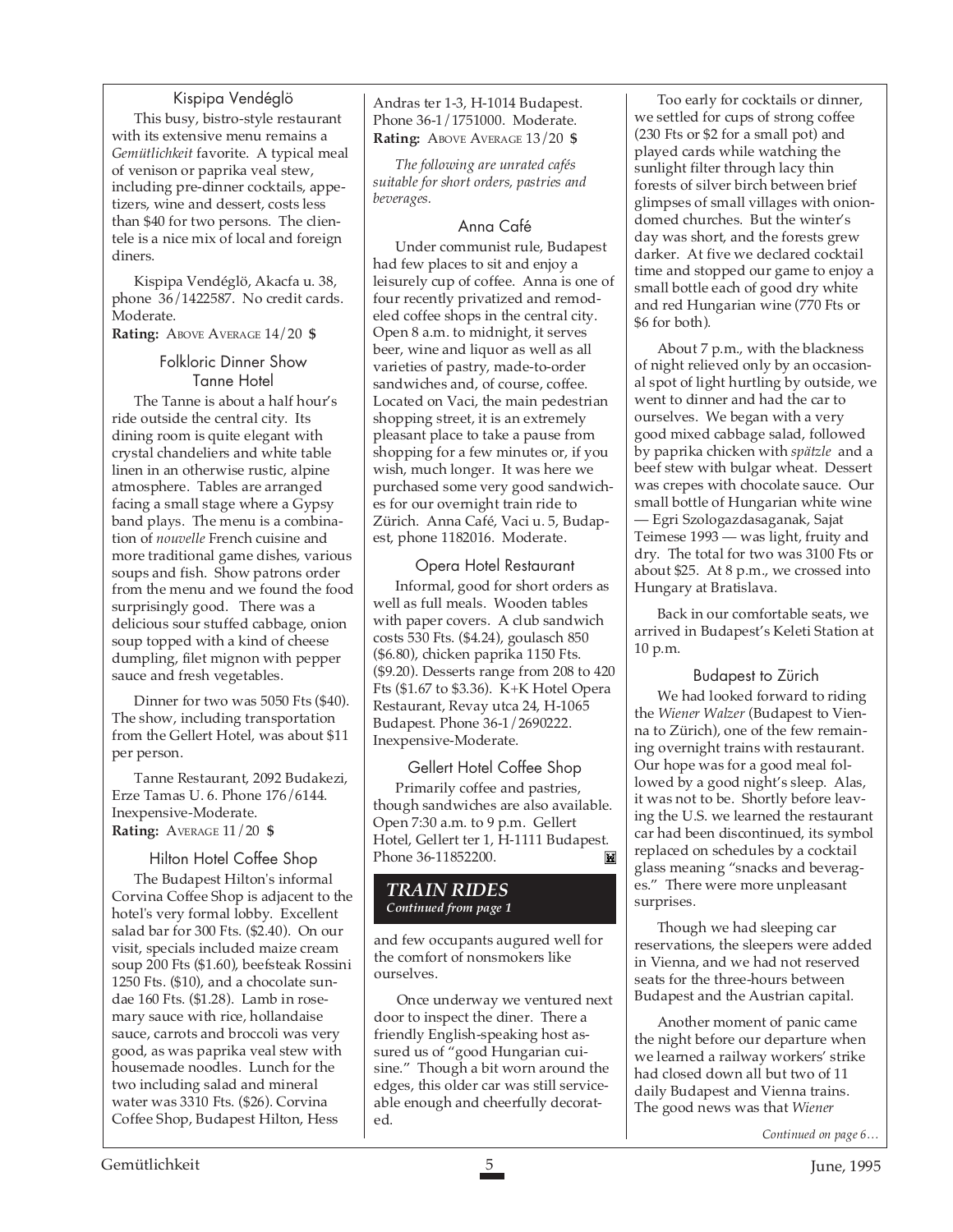# *TRAIN RIDES Continued from page 5*

*Walzer* was still running. The bad news was we expected to be packed in like sardines with people from the cancelled trains.

We implored the very helpful Hotel Gellert concierge to phone and reserve two seats in the lone first-class coach. That accomplished, we set about obtaining dinner. At Anna Café (see page 5) on pedestrian street Vaci we found sandwiches. From another Vaci food store came Russian caviar (\$20 for 3 ounces), a bottle of dry Hungarian Tokaj wine and pastries for dessert. We paid 1380 Fts (\$11) for the food, not including the caviar, and 800 Fts (\$6.40) for the wine. With these preparations we headed for Keleti Station, arriving at 4 p.m., an hour before departure, ready for the evening's travails.

Our coats were taken and we were immediately shown to our seats by an attendant, the only passengers in a coach with 48 empty seats. The strike, we were told, had been called off at the last minute and we had lots of space to spread out and enjoy our picnic. The attendant substituted for the absent dining car, supplying food and beverages to first-class passengers.

Three hours later we neared Vienna, well fed, relaxed and looking forward to moving our possessions down the aisle to a cozy sleeping compartment. Showing our tickets we asked an official the way to our berths. He replied that our sleeping car was one track over and, upon arrival, we must disembark, walk around the head of the train and reboard.

So much for the prospect of dinner followed by an easy stroll to our beds. Feeling this was one adventure we could have been spared, we clambered onto the freezing platform with our luggage and ducked around the end of one train to search for our numbered coach on the adjacent track, all the while fearful we wouldn't find it in time and be left on the platform while our train continued to Zürich.

To our immense relief we located the compartment and a friendly attendant. It was small and cozy —

too small and too cozy for two. Someone had to climb into the top berth to free more space. I lost the coin flip and wedged my six-foot, four-inch frame into the upper berth where I had no worries about tumbling out during what was to be a semi-comfortable night.

All eleven spaces in the sleeping car were full. There was a morning competition to see who would be first to the toilets at each end of the narrow corridor, causing severe gridlock until everyone was back in their assigned spaces. It made us anxious to try the new German overnight trains which have private showers and toilets — albeit at a higher tariff.

A breakfast of juice, two fresh rolls, cereal with milk, cheese, prosciutto, butter, jam and coffee arrived 10 minutes after our wake-up call.

 Sadly, the *Wiener Walzer* did not meet our expectations. Far from a luxurious "Orient Express," it is no more than a barely adequate, run-ofthe-mill overnight train.

The ride was covered by our Eurailpass but the cost for the sleeper was an additional \$207. Without a Eurailpass, or one of its variations like the Europass or Flexipass, such a trip becomes expensive. The firstclass, per person fare, Budapest-Zürich, is \$231, meaning the pointto-point cost for two people would be a whopping \$669. M

# *MUSEE OLYMPIQUE Continued from page 1*

Oregon State's Dick Fosbury winning the high jump by going over the bar backwards, of all things; and now, in the center of the wall, that's Ohioan Dave Wottle coming from way behind in a funny little hat to win the 800 meters at the wire in Munich in 1972. Apple pie American kids, a long way from home, beating the world. What memories.

It is this multiple image, black and white film-show that is the centerpiece and main goose bump provider in Lausanne's marvelous new Olympic Museum. For mainstream sports fans it's a must-see, but

# **MUSEE OLYMPIQUE**

#### **Inquiries:**

Olympic Museum Lausanne Quai d'Ouchy 1 CH-1001, Lausanne Phone: 021/621 6511 Fax: 021/621 6512

**Admission:** Adults (age 19 & over) 14 Sfr. (\$12); ages10-18, 6 Sfr. (\$5); Students 9 Sfr. (\$8); Children under 9 are free. No cameras allowed.

**Other:** There is a restaurant on museum premises and, of course, a gift shop. A small poster costs 20 Sfr. (\$17) and we paid 39 Sfr. (\$34) for an Atlanta '96 teeshirt. Swatch Olympic watches are from 50 to 100 Sfr. (\$43-\$87). A gold replica of the *Citius, Altius, Fortius* sculpture is 2500 Sfr. (\$2,174) and a cashmere shawl was marked 1,390 Sfr. (\$1,209).

even the casual Olympic watcher will consider the two or three hours needed for a fairly thorough museum browse as time well spent.

Open only two years, the museum occupies a choice hillside site overlooking Lac Léman (Lake Geneva). Approach it from the lake, take the winding path (said to measure 1,363 Greek feet, the length of an Olympic stadium) that begins at the fountain, up the gentle slope, through the formal gardens dotted with sporttheme sculptures, and finally past the eight Greek columns flanking the museum entrance. (Among the sculptures, note the giant metal torso with "washboard" stomach entitled *Citius, Altius, Fortius* — faster, higher, stronger — and *Olympia*, a tight group of three bronze bicycle racers.)

Inside, the building's top three levels are connected by a wide stainless steel and glass ramp that spirals to a skylit dome. In the spiral's center is a black, blue and red Joan Miró sculpture.

Each visitor is issued an attractive plastic card with an Olympic logo on one side (mine featured the jagged Dolomites and the logo of the 1956 winter games at Cortina d'Ampezzo) and an electronic strip on the other. When inserted into the turnstiles, the card allows entry to the various exhibits.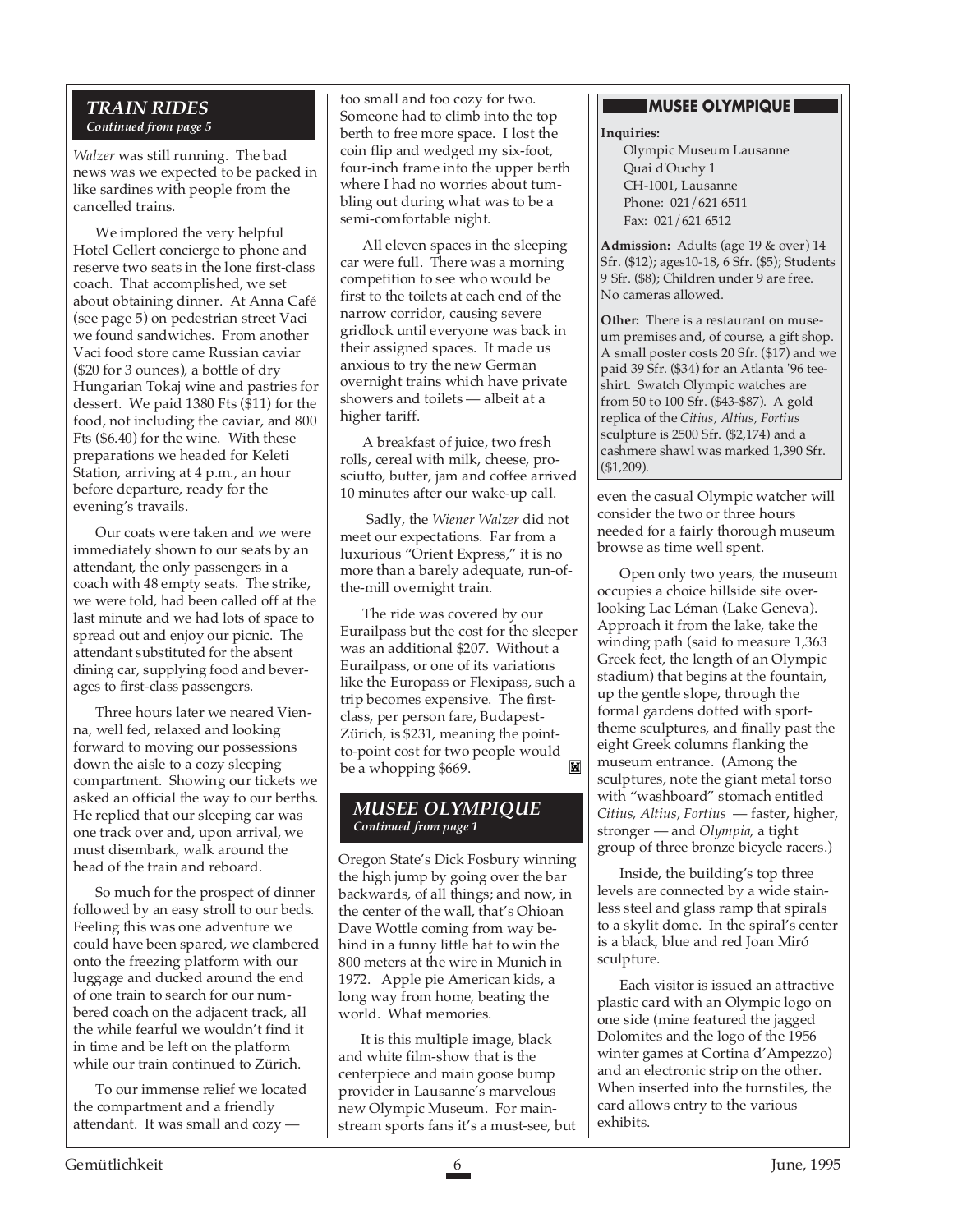The museum has been described as "interactive" and we had visions of flinging ourselves into a long jump pit or sliding down a luge run, but the only interactive items we saw were computer terminals which, in several languages, provide additional information about the exhibits and the Games. Under consideration is a "simulation room," where visitors will be able to better "appreciate the athletes' exploits by measuring their own performance against those of champions."

If not interactive, the presentation is definitely multimedia. Though there are many static displays, the best and most moving exhibits especially the film panoramas incorporate video, sophisticated lighting and music.

A temporary exhibition, recalling the opening and closing ceremonies of the 1992 Albertville winter games, sounded uninteresting but turned out to be a dazzler. Dreamlike, surreal figures danced and flew in an extraordinary show of music and light.

The main floor gallery, which retraces the history of the Olympic Movement, was interesting but not so exciting as what was to come later in the Winter and Summer Games galleries. Here is more prosaic "museum stuff": ancient Greek vases, a collection of Olympic torches, flags (great sculpture of the Olympic flag), and, ho hum, a life-size diorama of the office of Pierre de Coubertin, founder of the modern Games.

Even though the Olympic Museum displays some first-rate modern art, it is essentially still a collection of athletic memorabilia, mementos of the Games are everywhere; a shiny four-man bobsled hangs here, a varnished rowing shell there. And, of course, there is a substantial collection of things like the shoes Jessie Owens wore to win four gold medals in 1936 and lots of medals, old skis, hockey sticks and javelins.

One exhibition room is reserved for philately and numismatics and displays 12,000 stamps and 600 coins linked to the history of the Games. There is also a "donor's wall," inscribed with such names as Coca

Cola and IBM, and a corner is devoted to the summer games next year in Atlanta.

But old stamps and Greek vases, even Baron de Coubertin and the wealthy men who support the Games, must take a back seat to the athletes and their performances. And no collection of skates, running shorts, basketballs or hockey pucks, can recall the great moments as well as film. It is the effective use of this medium that puts the Olympic Museum over the top.

On our way out we took a last look at *Citius, Altius, Fortius*, that torso with the washboard belly, and considered the Olympic motto: "You who wish to excel, forge your body and soul to discover the best in yourself, always aim one degree higher than the goal you have set for yourself: faster, higher, stronger." Suitably inspired to aim that one degree higher, I decided to have an extra beer at lunch.

# **Olympic Accommodations**

L' Auberge de Chernex For Olympic Museum pilgrims who don't mind staying outside Lausanne, and who are among the 99% of travelers who have a heightened concern about what things cost in Switzerland these days, our top hotel recommendation is the wonderfully charming L' Auberge de Chernex. This tiny inn (only seven rooms) in the hills above Montreux, about 20 minutes by car from Lausanne, is an outstanding value, one of the best in the Lausanne-Montreux area. EDITOR'S CHOICE

Our first review of it was six years ago (*Gemütlichkeit*, October 1988), just after L' Auberge de Chernex and its excellent restaurant had opened. We were delighted by its simple charms and the warmth of its proprietors, Robert and Christine Meier. Thus it was gratifying to return last April and find it operated by the same obliging couple and as appealing as ever. The view to the lake is just as good, the outdoor café/terrace just as beckoning and the pretty watercolors painted by M. Meier's mother still hang in virtually every room.

Try to reserve room Number 3 (130 Sfr./\$113), the largest in the house, whose ample windows open wide to a fine view of Montreux, the lake and the Savoy Alps on the French side.

The small restaurant is very good — attracting mostly locals from these affluent suburbs — and not expensive by Swiss standards. Main courses on the bistro card range from 26 to 33 Sfr. (\$23-\$29) and a fixedprice menu with salad, filet of salmon and cheese or a sweet is 42 Sfr. (\$36). More elaborate menus are priced at 64 Sr. (\$56) and 85 Sfr. (\$74).

**Address:** L' Auberge de Chernex, Rue du vieux Four, CH-1002 Chernex **Phone:** 21/964 4191 **Fax:** 21/964 6857 **Location:** In suburbs, above Montreux **Rooms:** Seven total, three without private bath **Proprietor:** Christine & Robert Meier **Prices:** Singles 80 to 85 Sfr. (\$70-\$74), doubles 115-130 Sfr. (\$100-\$113) **Meals:** All available **Facilities:** Outdoor terrace

**Credit Cards:** All **Closed:** 22 Dec. to 20 Jan. **Disabled Access:** No **Rating:** EXCELLENT 16/20 **\$ G**



But up the hill on a bluff, with a fine lake view, is the town's other five-star hotel, the Lausanne Palace.

It appears to cater a bit more to business travelers (President of the International Olympic Committee, Juan Antonio Samaranch, maintains a suite there) but its excellent service, comfortable rooms and central location near Lausanne's old town recommend it.

One has high expectations of a five-star Swiss hotel and the Palace more than lived up to ours. Perhaps it helped that we spent the Easter weekend there when the hotel had

*Continued on page 8…*